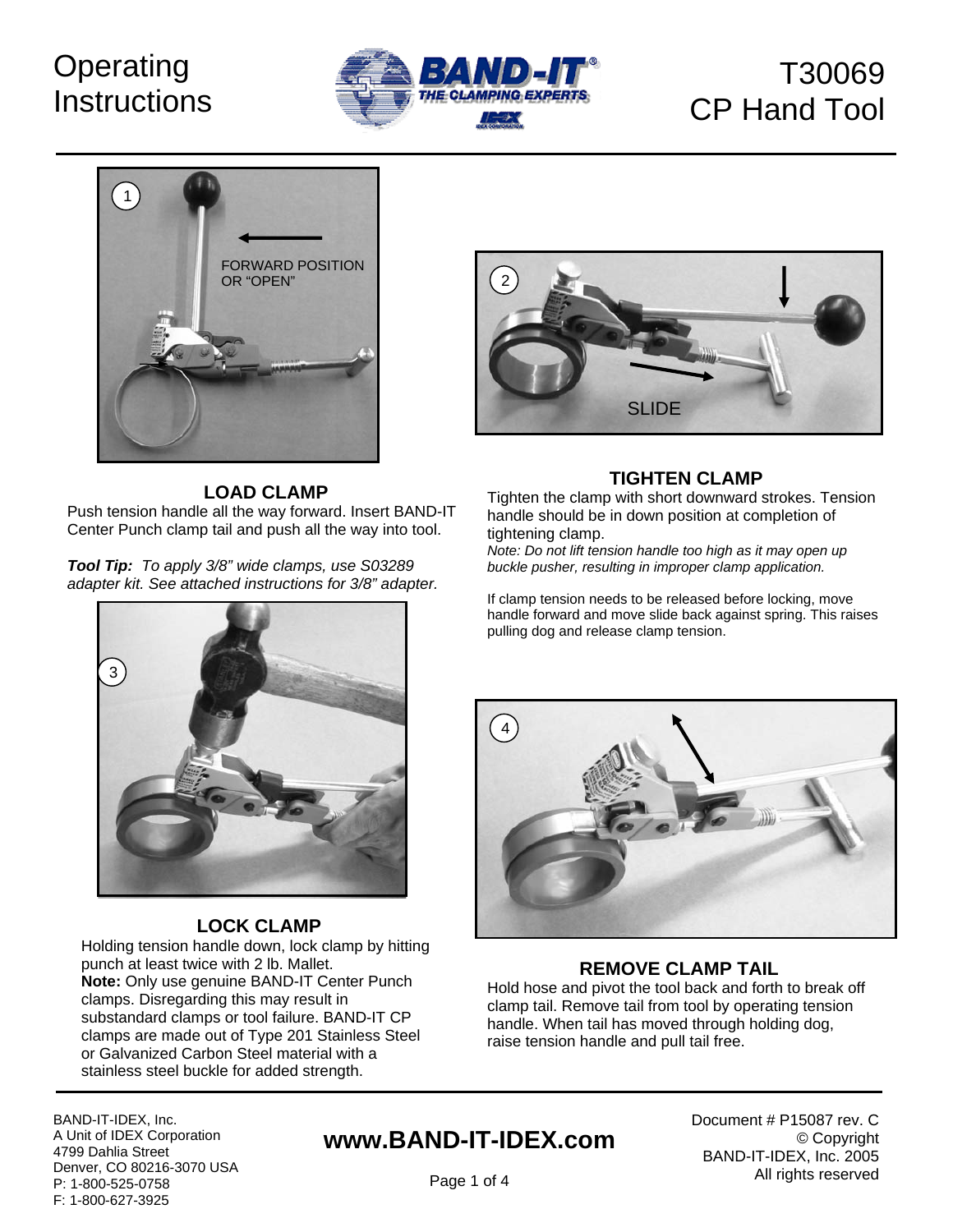

# T30069



To replace the punch, remove the head spring pin. Rotate the punch holder until the retaining ball is visible on inside of head. Remove the retaining ball and pull the punch out. Replace punch and reassemble in reversed manner.

BAND-IT-IDEX, Inc. A Unit of IDEX Corporation 4799 Dahlia Street Denver, CO 80216-3070 USA P: 1-800-525-0758 F: 1-800-627-3925

# **www.BAND-IT-IDEX.com**

Document # P15087 rev. C © Copyright BAND-IT-IDEX, Inc. 2005 All rights reserved

Page 2 of 4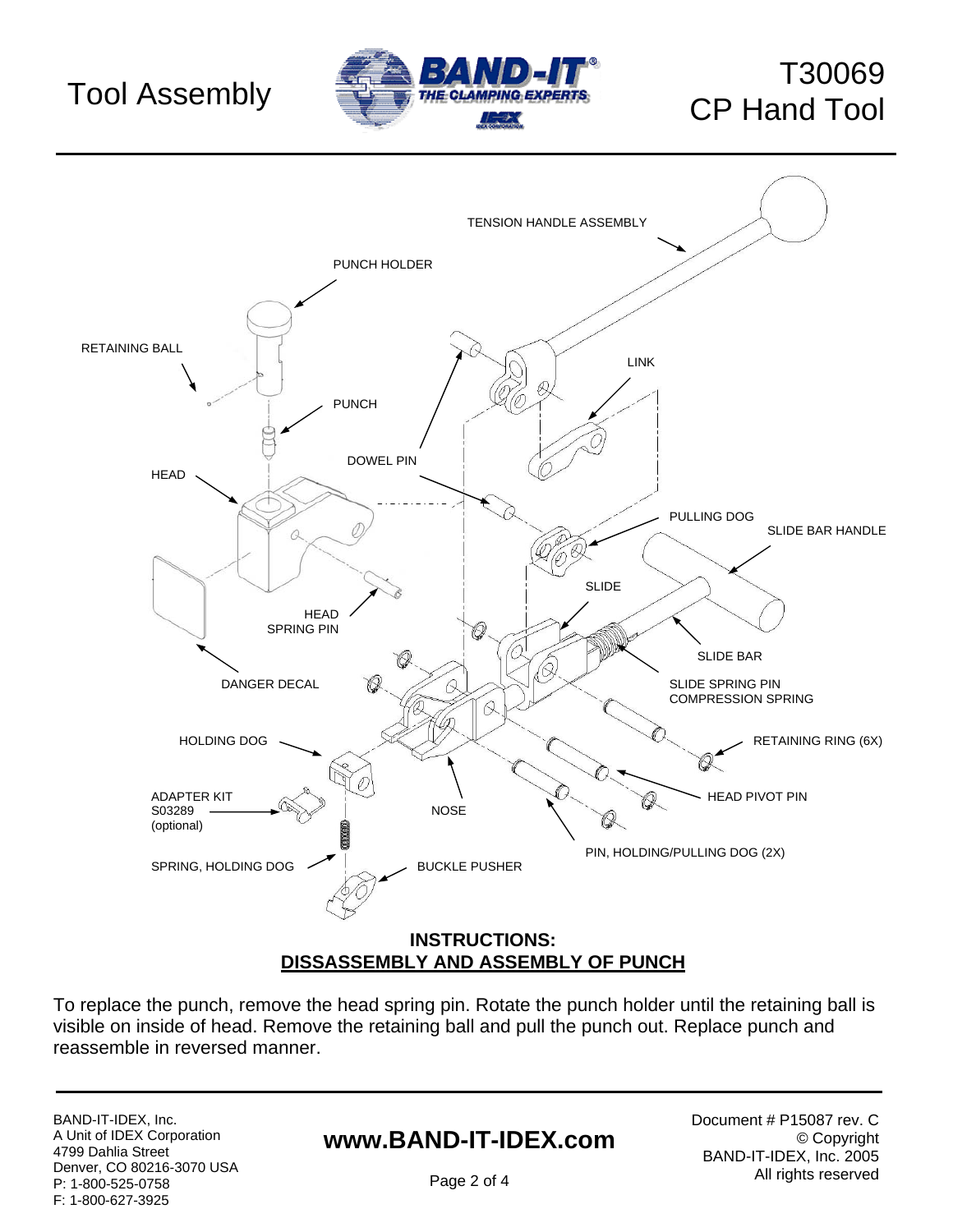

| <b>REPAIR PARTS LIST FOR T300</b> |                                                                                                                   |
|-----------------------------------|-------------------------------------------------------------------------------------------------------------------|
| <b>PART</b>                       | <b>DESCRIPTION</b>                                                                                                |
| <b>NUMBER</b>                     |                                                                                                                   |
| S05777                            | <b>BUCKLE PUSHER</b>                                                                                              |
| T26487                            | <b>SPRING, HOLDING DOG</b>                                                                                        |
| S05887                            | <b>HOLDING DOG</b>                                                                                                |
| T28088                            | <b>HEAD ASSEMBLY</b><br>INCLUDES: HEAD SPRING PIN, DANGER DECAL, HEAD, PUNCH,<br>REATINING BALL, AND PUNCH HOLDER |
| J64287                            | <b>HEAD SPRING PIN</b>                                                                                            |
| T25987                            | <b>DECAL, DANGER</b>                                                                                              |
| T27488                            | <b>HEAD</b>                                                                                                       |
| S19087                            | <b>PUNCH</b>                                                                                                      |
| T25587                            | RETAINING BALL, 5/32" DIA.                                                                                        |
| T25287                            | <b>PUNCH HOLDER</b>                                                                                               |
| T27988                            | <b>TENSION HANDLE ASSEMBLY</b>                                                                                    |
| T28888                            | NOSE AND SLIDE ASSEMBLY<br>INCLUDES: NOSE, SLIDE, COMPRESSION SPRING, SLIDE SPRING PIN,<br>AND SLIDE BAR HANDLE   |
| T28740                            | <b>NOSE</b>                                                                                                       |
| T27040                            | <b>SLIDE</b>                                                                                                      |
| A04987                            | COMPRESSION SPRING, 5/8" DIA.                                                                                     |
| C09787                            | SPRING PIN, 1/8" DIA.                                                                                             |
| T28687                            | SLIDE BAR AND HANDLE ASSEMBLY:                                                                                    |
| T27288                            | <b>LINK</b>                                                                                                       |
| T27187                            | <b>PULLING DOG</b>                                                                                                |
| T26787                            | DOWEL PIN, 5/16" DIA.                                                                                             |
| S06887                            | PIN, PULLING/HOLDING DOG                                                                                          |
| S06987                            | PIN, HEAD PIVOT                                                                                                   |
| S08387                            | RETAINING RING, 5/16" DIA.                                                                                        |
| S03289                            | Adapter insert to install 3/8" wide Center Punch Clamps (Optional)                                                |

## **www.BAND-IT-IDEX.com**